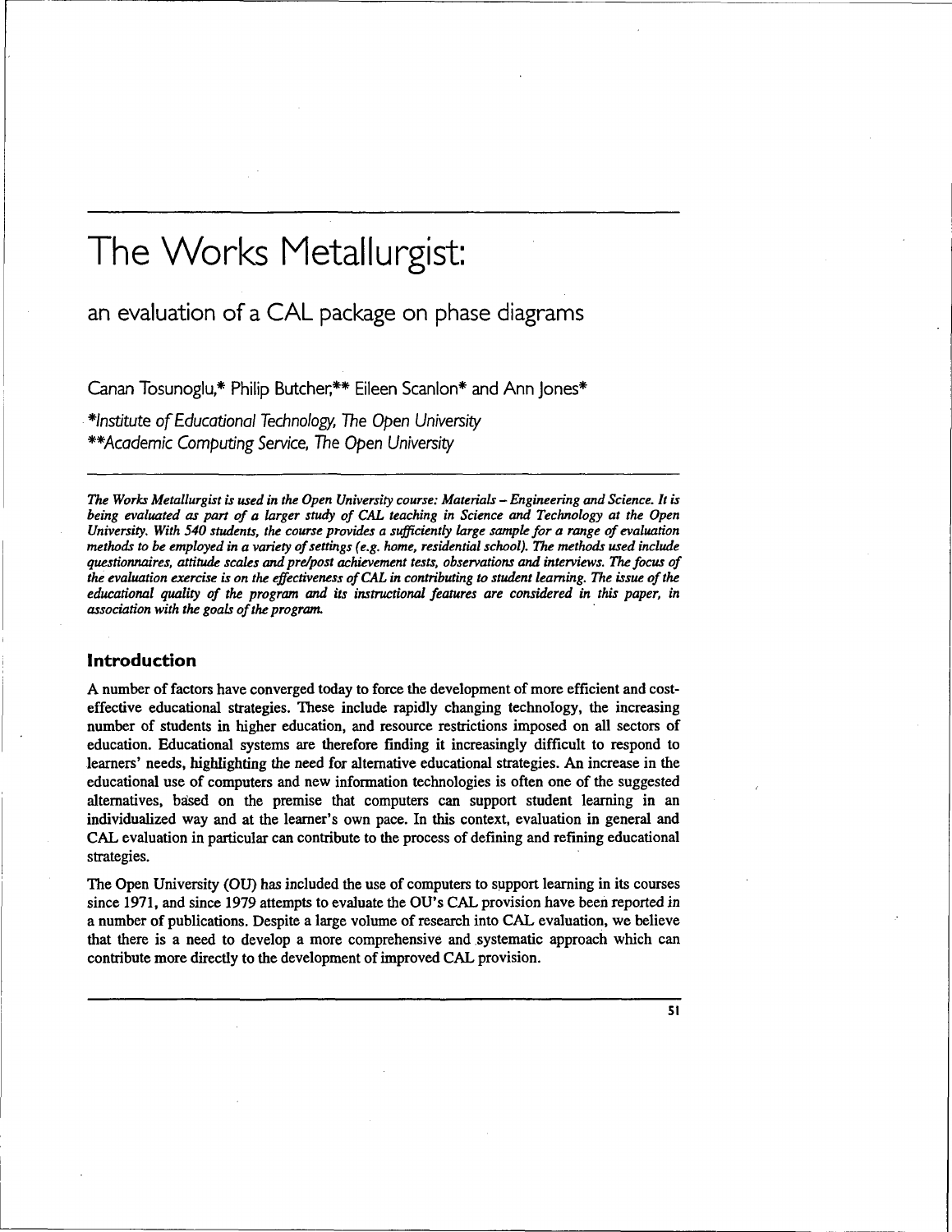## **Aims of the evaluation study**

One purpose of this evaluation was to contribute to decision-making on the amount of CAL materials in courses. More specifically, our aim was to determine whether a particular CAL program was effective in contributing to students' learning about phase diagrams. Through a series of studies, we aim to build up a more general knowledge of what features contribute to effective CAL in order to develop and improve other educational software. Our study aimed to answer the following questions:

- How do students use the program?
- Does the software contribute to student learning?
- What do students learn from the program?
- How can the program be improved?

Our main concern is the learning benefits to students, and the relatively small size of the program helped us to investigate a number of aspects of the program in relation to learning, and the extent to which the program's objectives were attained. Fortunately, the objectives of this program were already well defined, as it was developed in response to students' difficulties in interpreting phase diagrams.

## **Phase diagrams**

A phase diagram maps the ranges of composition and temperature over which particular phases are stable in a given system of materials. They enable the student to anticipate the alloys that are likely to have desirable properties, the treatments that can be used to develop best properties, and the treatments that should be avoided (Newey and Weaver, 1990). An understanding of phase diagrams is an important part of chemistry and related curricula (Williams and Collins, 1994), although the coverage of the topic in many textbooks has been criticized (Kildahl, 1994).

The phase diagram used in the Works Metallurgist is a binary system consisting of tin and lead, and it has commercial importance as soft solders.

## **Software: The Works Metallurgist**

The Works Metallurgist is an interactive tutorial designed to teach interpretations of phase diagrams and the Lever Rule (a method of calculating percentage of solid and liquid in an alloy at a given temperature from a phase diagram) to Open University students who are studying at a distance. It was developed for Materials - Engineering and Science, a second-level course (equivalent to second-year full-time study) which runs from February until October and includes a residential summer school. Course evaluations had shown that students had difficulties in interpreting and applying phase diagrams, and the program was specifically developed to help students in this area. It is in a game format, and students are given job titles ranging from Applicant for Apprentice Metallurgist to Works Metallurgist, according to their performance.

The software is available for students to buy, and is one of five programs produced for the

**52**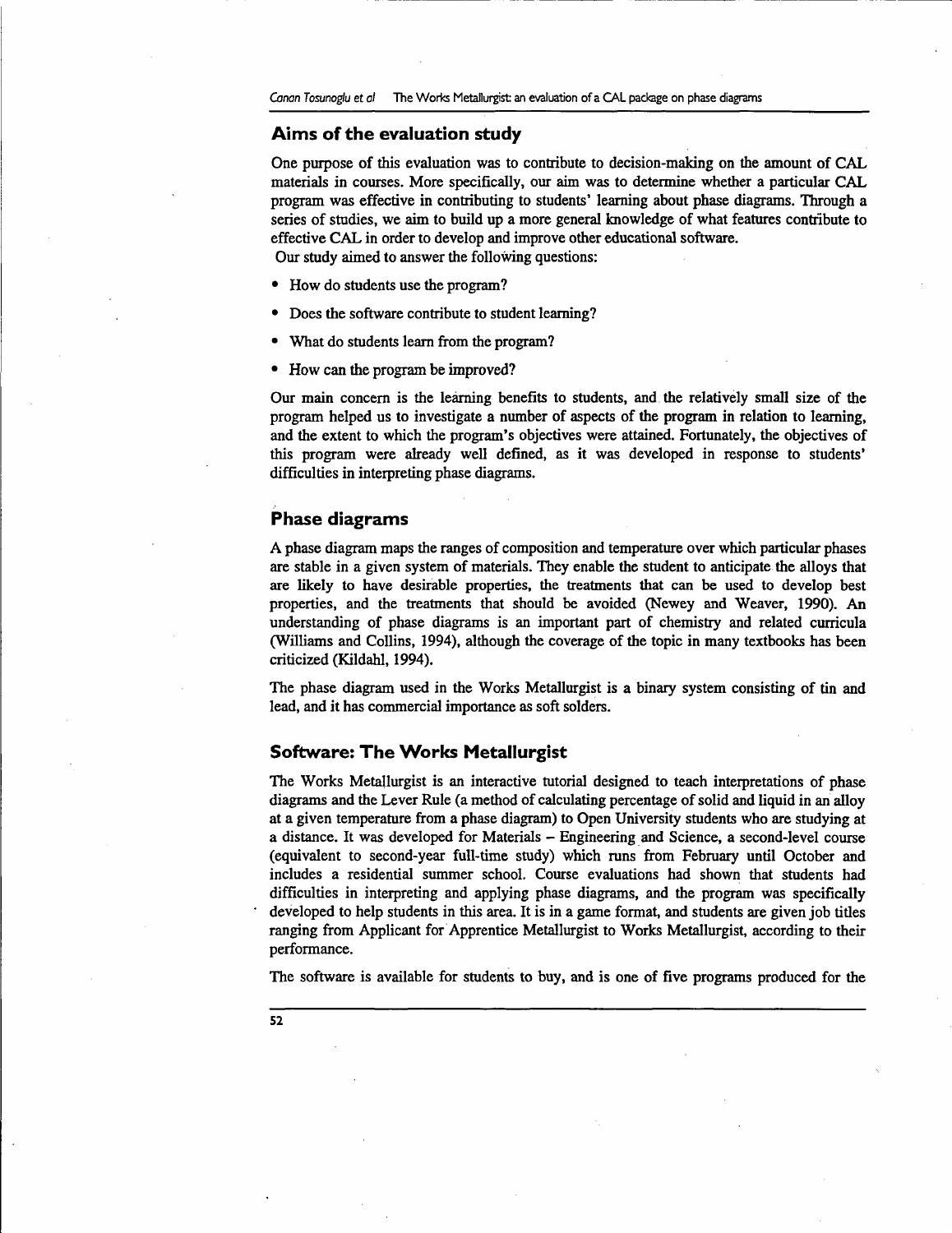course. In order to run the programs, students need access to a computer with the OU's specification (basically, a PC) and either Windows or GEM. The package is also available at the course's residential school which provides another opportunity to use it.

## **Use of The Works Metallurgist at residential summer school**

Students used the CAL programs during their laboratory work, both while waiting for parts of the practicals to reach the next stage, and when they finished the experiments early. Although the program was designed for individual use, students mainly worked in the laboratories in pairs, and usually chose to use the program in pairs too, and to discuss their answers with each other before typing them in. Three computers were also provided in the student hall for use at any time.

# **Sample and design of study**

The population consisted of 540 students who were studying Materials: Engineering and Science in 1995. The researcher attended two weeks of residential school (out of seven) and conducted observations and interviews; The students had reasonable familiarity with computers, and were given a questionnaire, attitude scale, and knowledge pre-test, along with the evaluation disk (a special version of the program that recorded some usage information).

# **Methods used**

We used a number of different approaches, and gathered different types of data. Our rationale for using these different methods is reported in Jones *et al* (in press).

# **Observation**

Forty-four sessions were observed, with session times ranging from 3 to 53 minutes. Observations were carried out both in the laboratories and in the student hall. Students' inputs were recorded, and where appropriate the students were asked to supply reasons for their answers. Although the observer tried to minimize the disturbance to students' natural progress with the program, she was occasionally asked for help with the tasks, and this was used as an opportunity to ask probing questions.

#### **Questionnaires and evaluation disk**

A two-stage questionnaire was given to 60 students who were randomly selected from those with access to a computer. Stage 1 of the questionnaire concerned previous OU courses, study of phase diagrams, and the students' computing background. Students filled in this part of the questionnaire *before* they used the software in order to complete an attitude measure and a knowledge pre-test. Stage 2 concerned the efficiency of the program, the quality and nature of students' interactions with it, their difficulties, their opinions of the program, and general comments. These 60 students were given a special version of the program which recorded usage information and were asked to return the disk after about five weeks. This enabled us to see how much time students spent on the program, which sections took most time, and how much improvement on their understanding they made in that limited time.

#### **Attitude measure**

This was used to obtain a measure of students attitudes towards computers and learning with computers both before and after using the program, although the post-use questionnaire also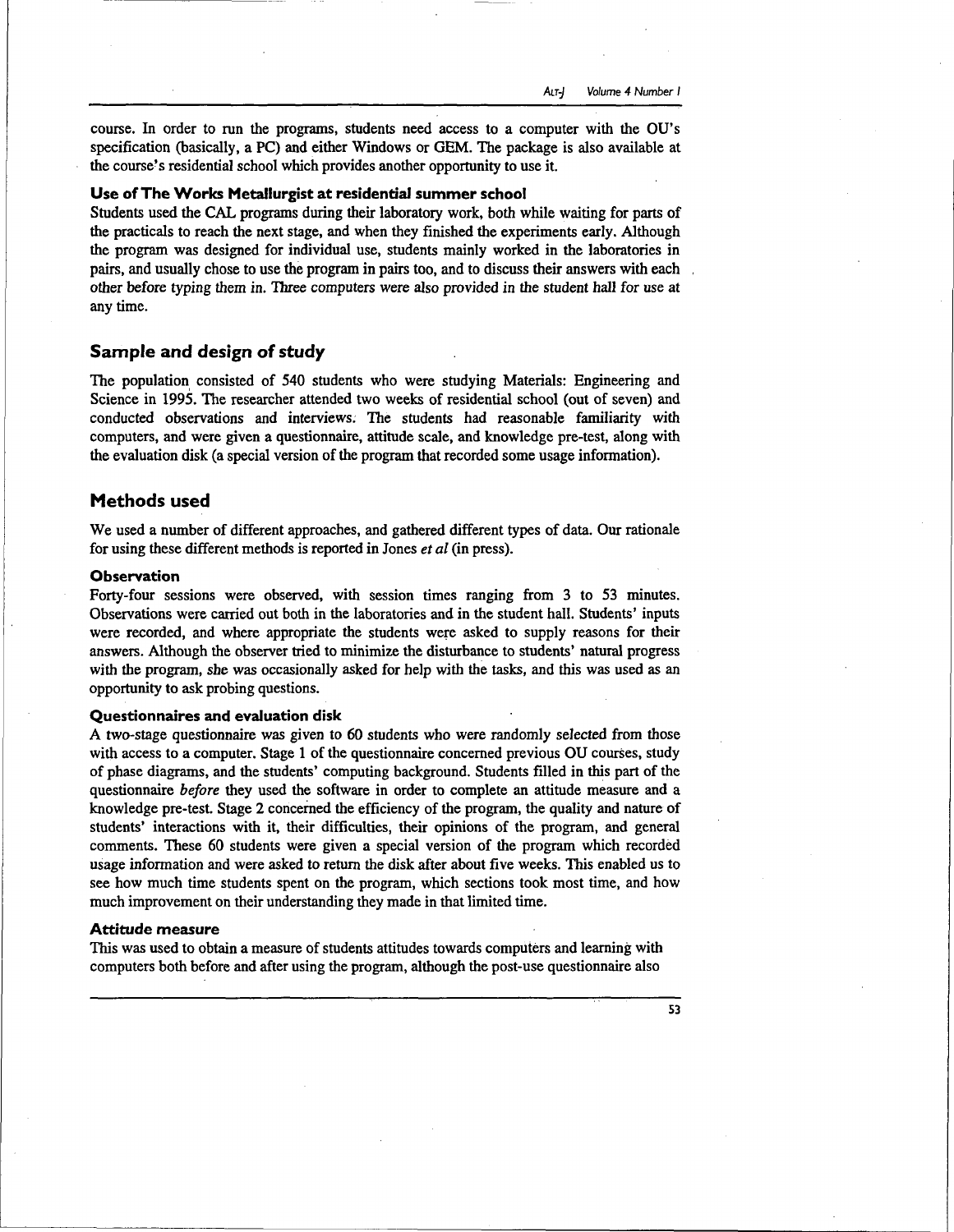contained items related to the program, and was to be completed by students along with the second part of the questionnaire at the end of the five-week period.

#### **Achievement measure**

Students completed a knowledge pre-test along with the first part of the questionnaire, and they were tested again (using the same questions) after they had finished working with the program. Four more short questions covered the important concept of *phase.*

#### **Interviews**

Formal and informal interviews were conducted in the laboratories and in the computer suite in the student hall. Tutorials related to phase diagrams were also attended by the researcher, and students' attendance and activities during the tutorial were observed.

## **How do students use the program?**

Observations revealed that The Works Metallurgist was the program used most during the two summer-school weeks. Comparatively very little time was spent on other programs, and even students who had the program at home used it in the summer school. Most students who saw it for the first time decided to buy it, if they had access to an appropriate computer. These observations about its use and popularity are supported by the sales figures.

Students reported that the program was very useful, and most could only suggest making minor changes to it. None of the students said the program was difficult to use, and they were easily able to use specific features of it such as Crosshairs, and the Draw Tie Line and Show Labels facilities.<sup>1</sup> The use of the calculator was found to be somewhat tedious in Windows, but less so in the GEM version.

Evaluation disks returned by students showed that they spent a great deal of time using the program, ranging from 12 to 276 minutes with a mean of 128 minutes. Most of the students spread their use of the program over a number of sessions. The average number of sessions was 3.6. Sections 1 to 4 require students to interact with the computer. There are also two further sections where students carry out the activity away from the computer. The overall results for sections 1 to 4 are given in Table 1. (The total is given for all students across the whole program. Mean, maximum and minimum values are per student for one section.)

| Time spent using the program (minutes) |               |              |               |         | Errors made  |         |         |  |
|----------------------------------------|---------------|--------------|---------------|---------|--------------|---------|---------|--|
| <b>Sections</b><br>4- ا                | total<br>2440 | mean<br>9.25 | maximum<br>36 | minimum | mean<br>2.75 | maximum | minimum |  |

Table 1: Analysis of returned evaluation disks ( $N = 25$ )

#### **Attitude scale and questionnaire**

Fifty percent of the questionnaires were finally returned and findings from the returned questionnaires are consistent with this positive view as can be seen in Table 2.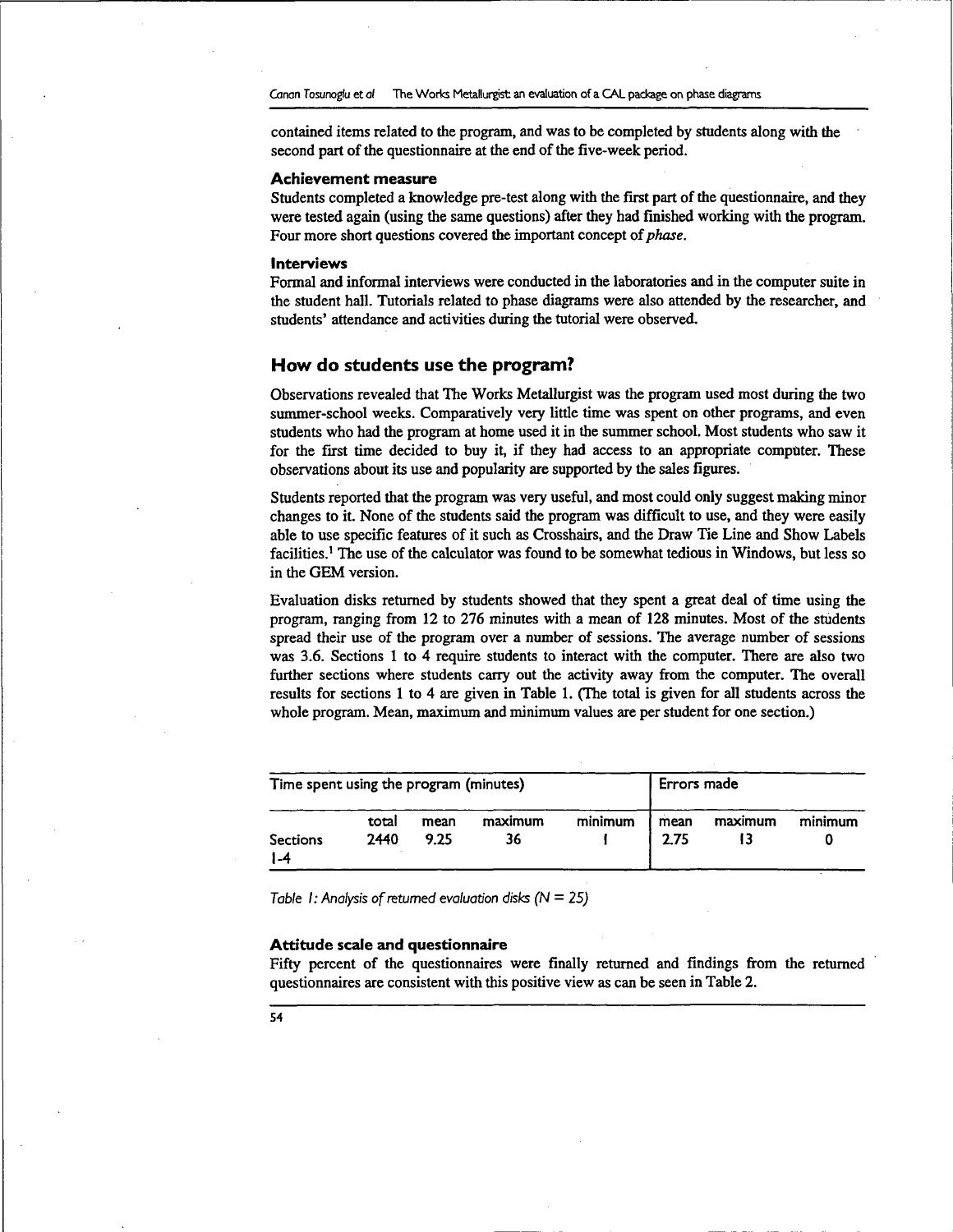|  |                                               |    |              |    |    | Strongly agree Agree Neutral Disagree Strongly disagree |
|--|-----------------------------------------------|----|--------------|----|----|---------------------------------------------------------|
|  | I I did not learn anything new from           |    |              |    |    |                                                         |
|  | the program                                   |    |              |    | 19 | 9                                                       |
|  | 2 The program is capable of teaching          |    |              |    |    |                                                         |
|  | about phase diagrams                          |    | 21           |    |    |                                                         |
|  | 3 The program makes you try to get a          |    |              |    |    |                                                         |
|  | higher job title                              | 4  | $\mathbf{H}$ | 8  |    |                                                         |
|  | 4 Using the Works Metallurgist assisted in    |    |              |    |    |                                                         |
|  | my understanding of phase diagrams            |    | 17           |    |    |                                                         |
|  | 5 The program is helpful in preparing for     |    |              |    |    |                                                         |
|  | the exam                                      | 10 | 15           | 4  |    |                                                         |
|  | 6 I still would have preferred to learn about |    |              |    |    |                                                         |
|  | phase diagrams from a tutor                   |    |              | 16 | 6  |                                                         |

Table 2: Items from the attitude scale related to The Works Metallurgist ( $N = 29$ )

# **Do students learn from the program?**

Students views related to the ease of use, value, learning, difficulty and motivational aspects of the program were positive, and the aim of the software was clear to every student. They also believed they had benefited:

'I think I have learnt more from this than reading the text book, it is very good, very good.'

'I need it.'

'Quite educational.'

The one student who was negative  $-$  'I don't like anything related to computers'  $-$  initially chose not to use the program, but when he did use it later, he said to the observer: 'It's not like using a computer, it's like a game'.

|                                                            |          |       | Mean Std Dev N |     |  |
|------------------------------------------------------------|----------|-------|----------------|-----|--|
|                                                            | Pre-test | 3.82  | <b>1.06</b>    | -28 |  |
| Table 3: Comparison of pre- and post-test scores Post test |          | 3.9 I | 1.08           |     |  |

Observations supported their beliefs: students were observed to interpret phase diagrams and apply the Lever Rule correctly, although they were unsure about this procedure or unable to apply the rule correctly before using the program.

However, the analyses of knowledge questions did not show any differences between the preand post-test scores (see Table 3).

As can be seen from the sample size in Table 3, there was some reluctance to answer the posttest, and because the students were working at home, the timing and circumstances of the post-test were beyond our control. Nevertheless, the lack of difference between pre- and posttest findings is surprising in this study as observations as well as the students' own perceptions did suggest some benefit. However, there are a number of difficulties with the use of pre- and post-tests in CAL evaluation which are well documented (Jones *et al,* in press). Such

**55**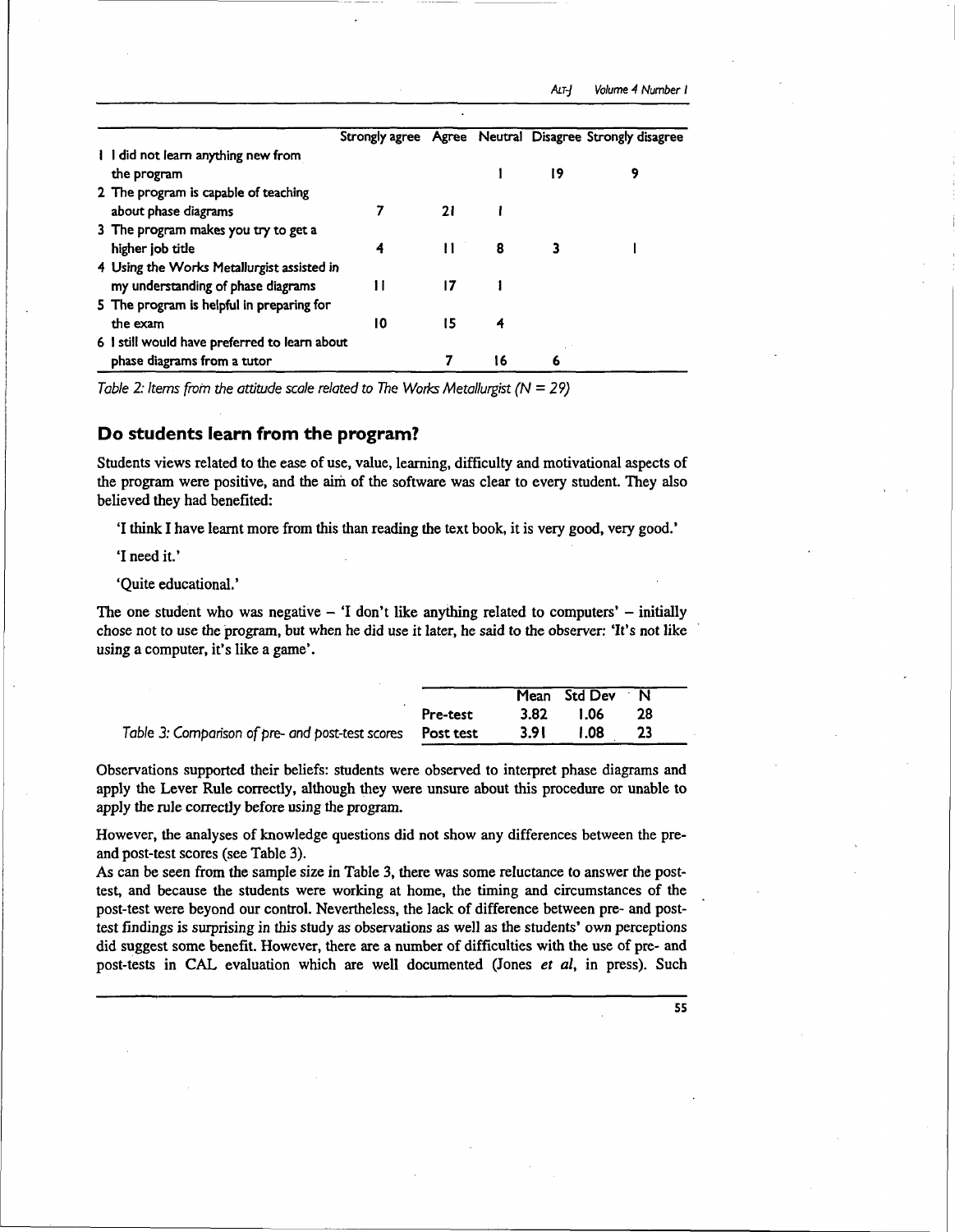instruments are not sensitive to the complexity of the learning situation, and may not reveal anything about the learning process itself. Indeed, data from the evaluation disks clearly shows that the time spent and errors made in each section decreased with repeated use of the program.

# **How can the program be improved?**

When asked about possible changes to the program, students suggested that it could be more flexible about spelling mistakes and routing of questions, and also include a Don't Know button. Students mentioned the following points when asked about difficulties: using the calculator (27%), finishing the tasks in one session (20%), understanding questions (20%), understanding explanations to wrong answers (20%), calculating the answers (13%), and using the mouse and crosshairs (6%). These findings again are consistent with observations. Fiftythree percent of students reported that when they had difficulties using the program, they repeated the program.

The program can be further improved by small changes in question order, and wording to help students understand the questions better, and by providing help for students in deciding which side of the tie line represents what phase (i.e. solid or liquid), simplifying the operation of the calculator, clarifying the distinction between certain questions about solid or liquid composition, and allowing a little more flexibility with spelling mistakes.

## **Conclusion**

Our overall findings showed that this program was perceived as very useful and necessary by students. They also stated that the game-like nature of the program, or getting it wrong, made them try again and again. This feature is very important because it shows that the program engages students, and as a result their chances of learning increases.

The clear and simple interface of The Works Metallurgist is among the positive factors mentioned by students.

We wanted to find out the extent to which students learn from the program. Our findings did not show any direct relationship between its use and student performance, but our indirect findings indicate that it can contribute to student learning.

In summary, The Works Metallurgist has certain critical properties that help its success:

- students think they learn with it;
- it is enjoyable to use;
- it does not require too much computer familiarity;
- it is highly motivational (humour, game-like format).

## **Note**

1. 'Crosshairs' gives the temperature and composition of any point on the diagram when the cursor arrow is placed on it. 'Draw Tie Line' draws the tie line and gives the solid and liquid

**56**